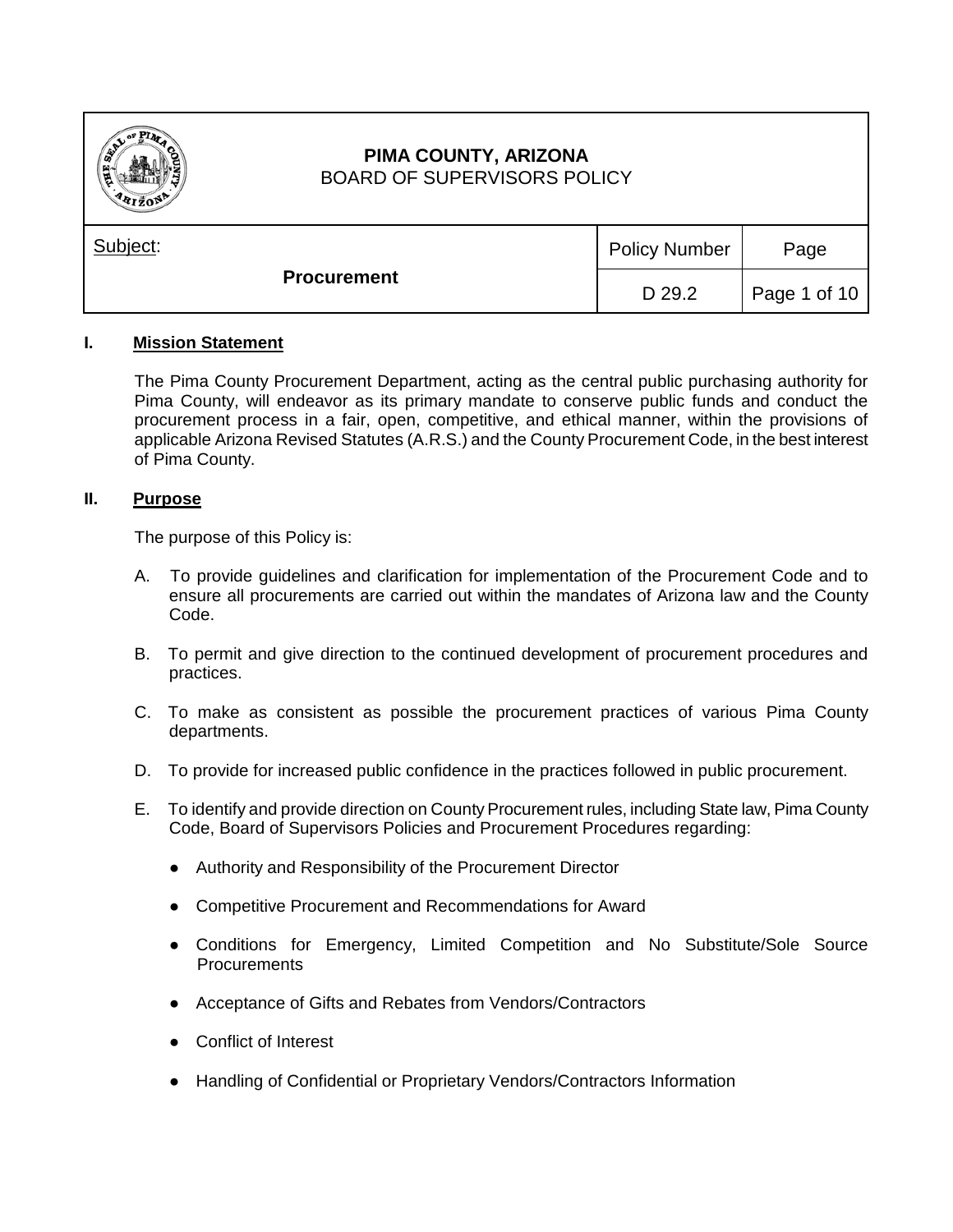| Subject:<br><b>Procurement</b> | <b>Policy Number</b> | Page         |
|--------------------------------|----------------------|--------------|
|                                | D 29.2               | Page 2 of 10 |

- Development of Specifications and Application of Sustainability Initiatives
- Vendor/Contractor relations, including Small & Local Businesses
- F. To promote cooperative, interactive, interdepartmental relations that ensure the timely and costeffective acquisition of supplies, equipment and services.
- G. To ensure the highest level of ethical conduct in all business transactions.

## **III. Applicability**

- A. This Policy applies to all procurements initiated after the effective date of its adoption by the Board of Supervisors.
- B. This Policy applies to every expenditure of public funds for procurement, including, but not limited to, assistance monies, grant monies or other monies funneled through Pima County or any agency of Pima County. Nothing in this Policy or in procedures promulgated under this Policy will prevent any Pima County agency or department from complying with the terms and conditions of any grant, gift, bequest or cooperative agreement.
- C. This Policy applies to all Pima County personnel associated in any way with the requisition or acquisition of any supplies, equipment or services.

## **IV. Authority of the Procurement Director**

- A. The Procurement Director has authority to:
	- 1. Exercise authority set forth in the Procurement Code.
	- 2. Promulgate procurement procedures, covering procurement practices and requirements consistent with A.R.S., the Procurement Code and the Board of Supervisors Policies.
	- 3. Make sourcing decisions and awards on all procurements with a value of \$250,000 or less per year for a maximum contract term of 5 years.
	- 4. Dispose of surplus personal property pursuant to A.R.S. §§11-251(9) and (56). Surplus equipment and materials that have little or no value or are unauctionable items will be made available to local charitable organizations at no charge. Items which are determined to have sufficient value must be saved for use by various County departments, auctioned, or otherwise disposed of as deemed appropriate by the Procurement Director.
	- 5. Make determinations of contractor responsibility.
	- 6. Terminate for Convenience or Cause contracts executed by the Procurement Director.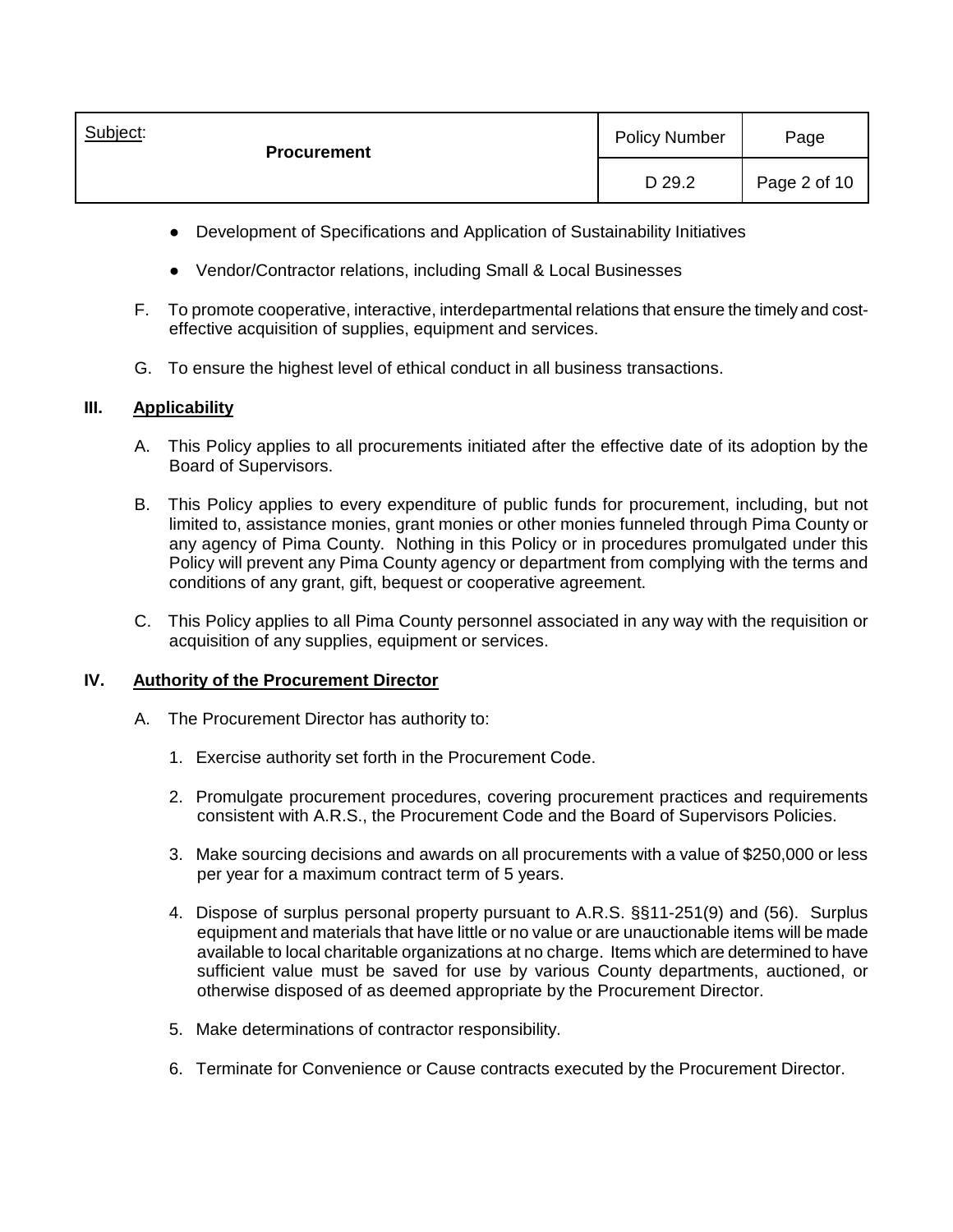| Subject:<br><b>Procurement</b> | <b>Policy Number</b> | Page         |
|--------------------------------|----------------------|--------------|
|                                | D 29.2               | Page 3 of 10 |

B. Except as herein provided, no person will purchase or make any contract within the scope of this policy other than through the Procurement Department and any purchase order or contract made contrary to the provisions hereof will not be approved by Pima County.

#### **V. Responsibility of the Procurement Director**

The Procurement Director will:

- A. Report directly to the County Administrator or designee.
- B. Develop and implement procedures that ensure compliance with the Pima County Procurement Code, Board of Supervisors Policies, and with the relevant provisions of A.R.S.
- C. Serve as Procurement Agent for County.
- D. Where cost-effective, centralize procurement of all supplies, equipment, and services for all Pima County departments.
- E. Prepare, advertise, and issue solicitations, including through use of electronic documents and systems, and ensure that the selection process is in compliance with this policy, procedures, the Procurement Code, and A.R.S.
- F. Facilitate the development of specifications for annual contracts for materials, supplies, equipment and contractual services.
- G. Evaluate solicitation responses and make recommendations for an award to the Board of Supervisors, as required.
- H. Issue procurement and purchasing agreement documents, including electronic documents, such as master agreements, purchase orders and contracts for materials and services pursuant to procedures set forth in Board of Supervisors Policy D 29.4.
- I. Review all Pima County contracts and either sign or prepare for Board of Supervisors approval according to authorized value pursuant to Board of Supervisors Policy D 29.4.
- J. Maintain a centralized contract file and retrieval system for all Pima County contracts.
- K. Maintain a vendor file, and encourage and assist vendors in competing for Pima County business.
- L. Coordinate the disposal of Pima County's surplus and obsolete materials and equipment.
- M. Review all purchases that do not conform to the Board of Supervisors policy, and either approve or deny the purchase.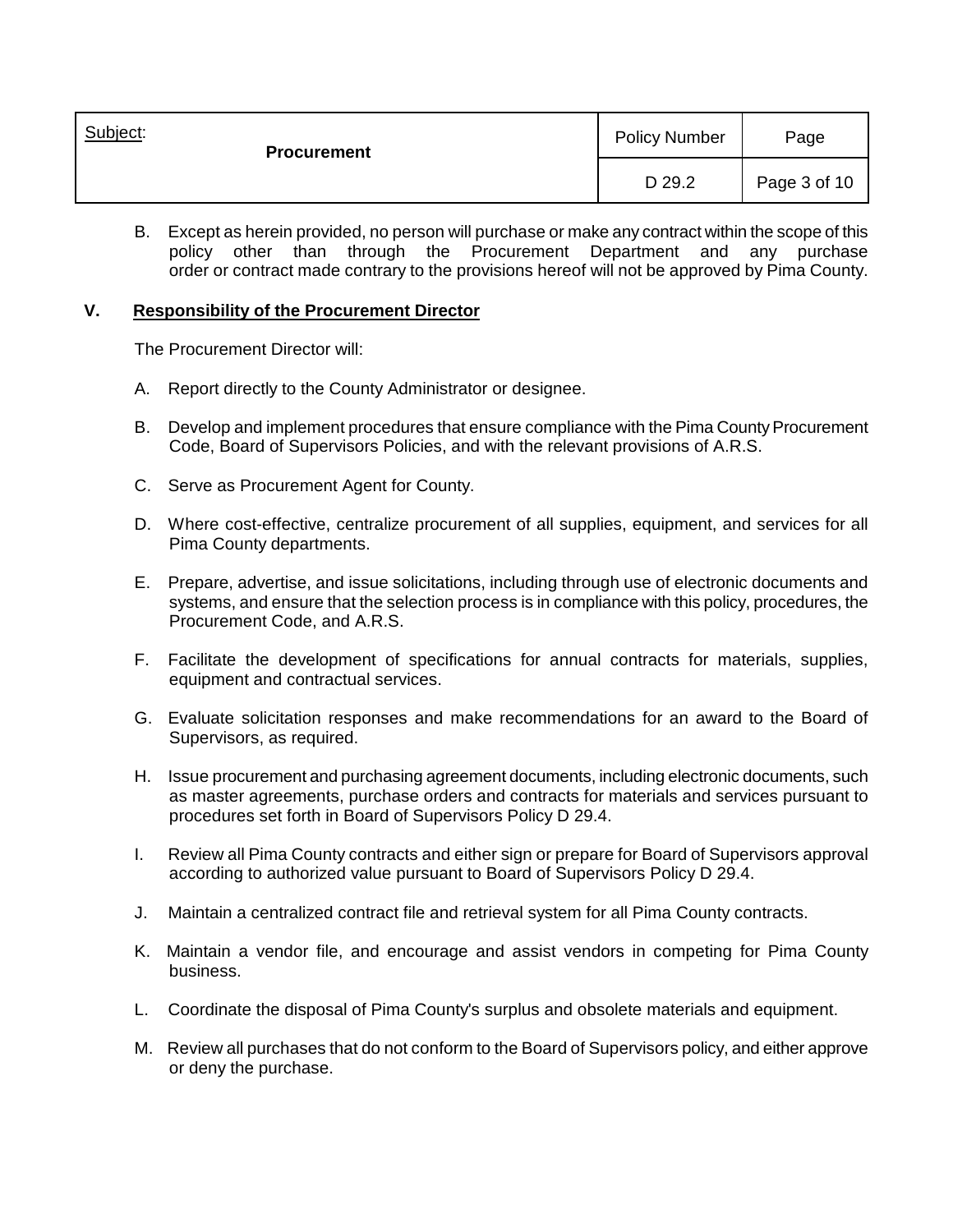| Subject:<br><b>Procurement</b> | <b>Policy Number</b> | Page         |
|--------------------------------|----------------------|--------------|
|                                | D 29.2               | Page 4 of 10 |

- N. Ensure that:
	- 1. The needed quantity of supplies, equipment and service are procured in the most advantageous manner for Pima County, subject to funding limitations.
	- 2. Full and open competition is encouraged on all purchases.
	- 3. All applicable policies, procedures, rules, laws and regulations are complied with.
	- 4. Current developments in the purchasing profession, benefits of research on products, new products, market trends, trade associations and technical societies are utilized to assist Pima County in maintaining a more efficient and cost-effective system of purchasing.
	- 5. The Procurement Department is responsive to the needs of the various departments.

## **VI. Competitive Procurement**

The Pima County Procurement Department will ensure that a competitive environment exists for all Procurements. The following apply:

- A. All applicable policies, procedures, rules, laws and the Procurement Code must be followed in all solicitation activities.
- B. Responses will be opened in accordance with the Procurement Code by the Procurement Director or the delegated representative.
- C. The Procurement Director will tabulate and analyze the responses received in answer to the solicitation, and in conjunction with the requisitioning department, will verify that the responses meet specifications.

## **VII. Recommendations for Award**

The Procurement Director will prepare and post notice of recommendations for award on all formally advertised solicitations.

- A. If the requesting department finds the low bid or highest scoring proposal acceptable, the Procurement Director will prepare a notice of recommendation for award to the low bid or highest scoring proposal.
- B. Except for procurements conducted under A.R.S. Title 34, if the requesting department finds the low bid or highest scoring proposal unacceptable, it will submit justification for award to other than the low bid or highest scoring proposal to the Procurement Director. The Procurement Director will convene a meeting with representatives of the requesting department, the County Attorney's Office, and the cognizant buyer to review the bid evaluation and prepare a notice of recommendation for award based upon: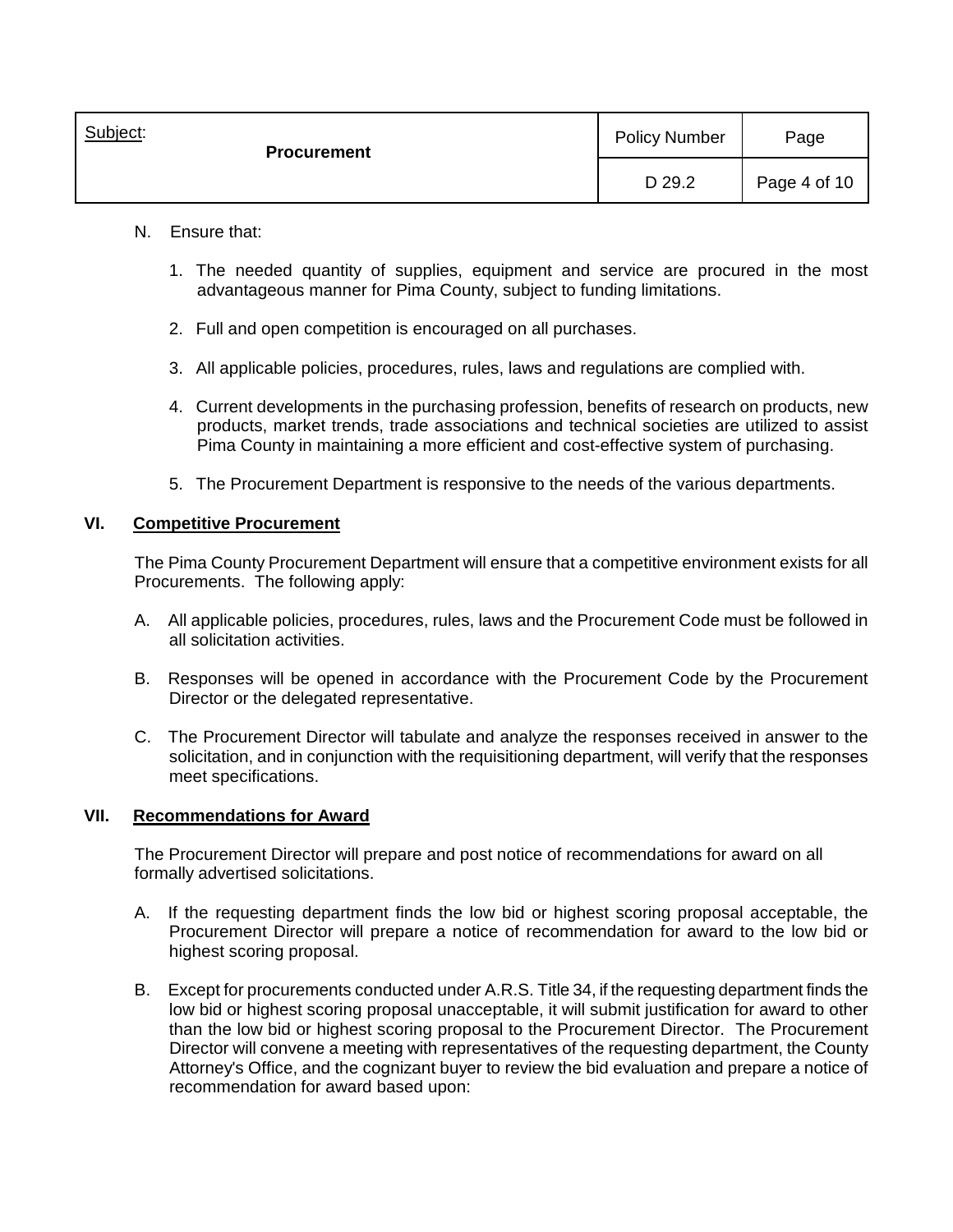| Subject:<br><b>Procurement</b> | <b>Policy Number</b> | Page         |
|--------------------------------|----------------------|--------------|
|                                | D 29.2               | Page 5 of 10 |

- 1. Conformance to specifications,
- 2. Intended use,
- 3. Best interest of Pima County,
- 4. Legal considerations,
- 5. Procedural requirements, and
- 6. Ethical considerations.
- C. The Procurement Director may award all solicitations for amounts of \$250,000 or less per year. Bid awards more than \$250,000 per year must be made by official action of the Board of Supervisors.
- D. The Clerk of the Board will notify the Procurement Department of such Board of Supervisors action.

## **VIII. Emergency and other Limited Competition Procurement**

Emergency and other limited competition procurement must be conducted in accordance with Procurement Code Section 11.12.060.

## **IX. No Substitute Procurements**

- A. When the needs of a department can only be met by a particular product or service, the department will submit justification in writing to the Procurement Director that a "no substitute procurement" is required. Such justification must include a full and detailed explanation as to why no other make, model, etc., will satisfy the needs of the County.
- B. Upon approval by the Procurement Director, the buyer will proceed to seek maximum competition for the item in accordance with normal procurement procedure.
- C. Examples of no substitute procurement include, but are not limited to:
	- 1. Replacement parts or accessories for a specific piece of equipment.
	- 2. Specific chemicals or compounds to obtain a desired result or to sustain a warranty on specific equipment.
	- 3. Color, composition and other attributes must be an exact match to existing installations.
	- 4. Equipment that is defined as a part of a department's standardization plan.
- D. This provision does not apply to procurements governed by A.R.S. Title 34.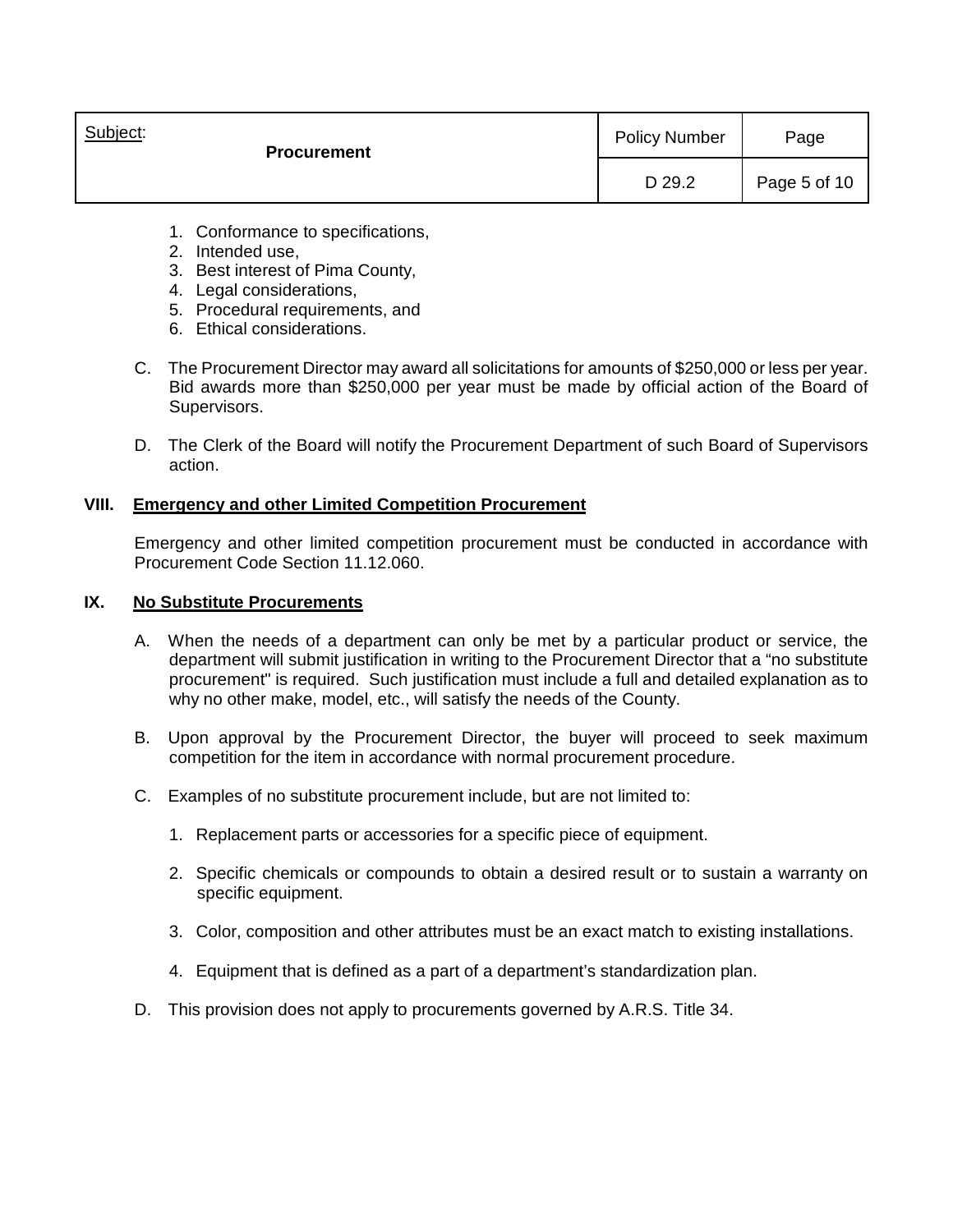| Subject:<br><b>Procurement</b> | <b>Policy Number</b> | Page         |
|--------------------------------|----------------------|--------------|
|                                | D 29.2               | Page 6 of 10 |

## **X. Sole Source Procurement**

A sole source contract may be awarded for materials or services without competition in accordance with Procurement Code Section 11.12.050. This provision does not apply to construction governed by A.R.S. Title 34.

## **XI. County Attorney Approval of Contracts**

Contracts must be approved as to form by the County Attorney before being submitted to the Contractor or the Board of Supervisors for approval, per Board of Supervisors Policy D 29.4.

## **XII. Gifts and Rebates**

- A. All officers and employees of the County are expressly prohibited from accepting any gift, rebate, money or remuneration of any kind from any person, firm, company or corporation to which any purchase order or contract is or may be awarded.
- B. Gifts received are to be returned to the suppliers immediately with a letter explaining Pima County's policy.
- C. This prohibition does not apply to minor promotional items such as calendars, pens, paperweights, etc., which have little or no value.

## **XIII. Conflict of Interest**

- A. Per A.R.S. § 38-501 *et. seq.,* any Pima County officer or employee who has, or whose relative has, a substantial interest in any contract, sale, purchase, service or decision of Pima County must make the interest known via the County's official records; and must refrain from any participation in any capacity in the contract sale, purchase, service, or decision.
- B. Any officer or employee who has, or whose relative has a substantial interest in any contract, sale, purchase, service or decision of Pima County must:
	- 1. Pursuant to County department procedures, make known that interest in the file maintained by the Clerk of the Board, and/or the Finance Department; and
	- 2. Refrain from voting or participating in any manner in the contract, sale, purchase, service or decision.
- C. Notwithstanding compliance with these requirements, an employee or employee's relative with a substantial interest may not supply equipment, materials, supplies or services to Pima County unless pursuant to an award or contract let after public competitive bidding in compliance with the Pima County Procurement Code, Board of Supervisors Polices, and Procurement Procedures.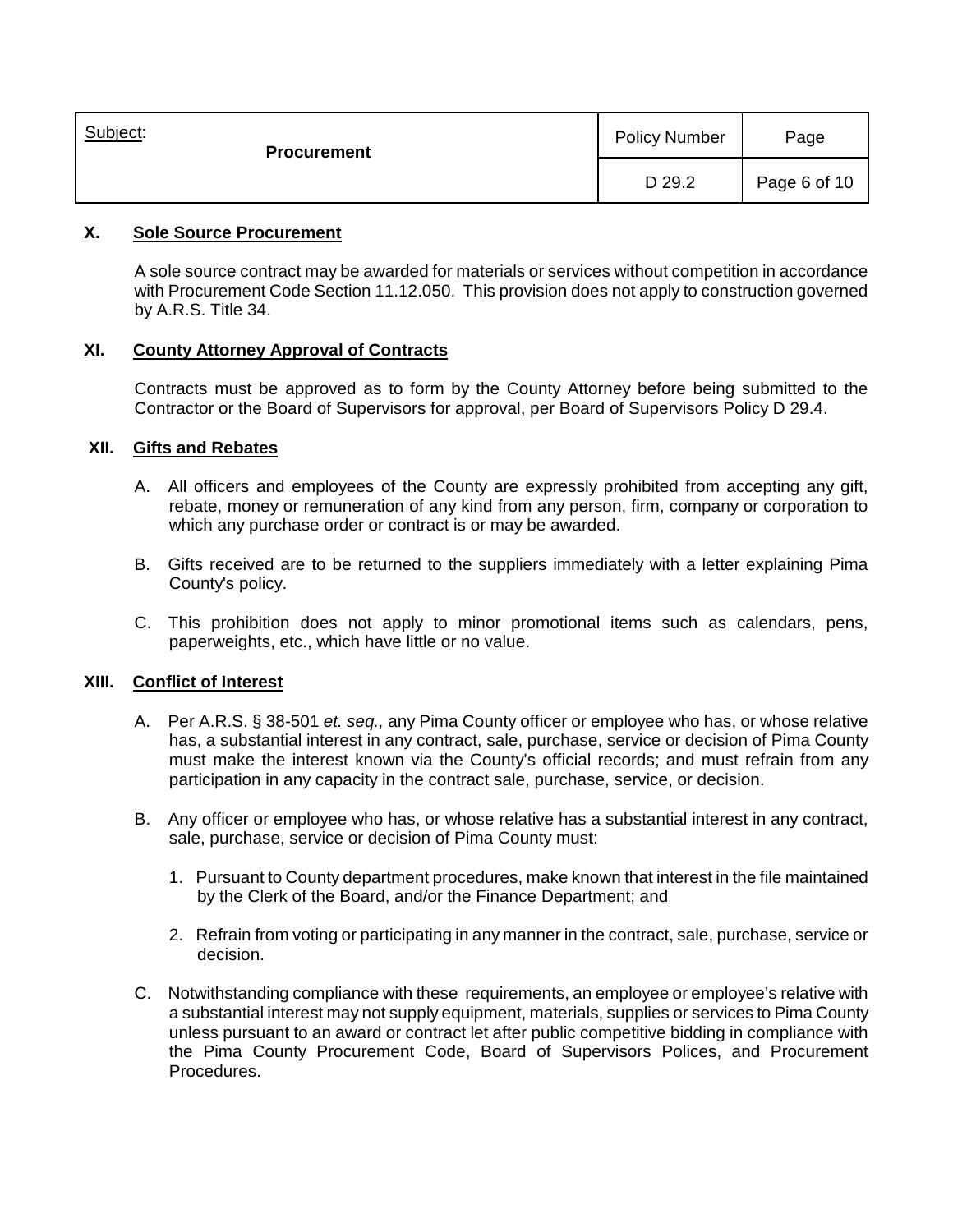| Subject:<br><b>Procurement</b> | <b>Policy Number</b> | Page         |
|--------------------------------|----------------------|--------------|
|                                | D 29.2               | Page 7 of 10 |

D. Determination regarding substantial interest will be made in consultation with the Pima County Attorney's office, the County Administrator, the Procurement Director, Finance/Risk Management and the Department Head.

## **XIV. Specifications: Supplies, Equipment and Services**

- A. Specifications for supplies, equipment, materials and services must be as generic as possible to encourage maximum competition on all Pima County procurements.
	- 1. All specifications must describe Pima County's requirements in a manner that does not unnecessarily exclude a material, service or construction item. Notwithstanding this requirement, County Departments, when applicable, must incorporate the objectives of Board of Supervisors Resolution 2007-84 into any set of specifications for the procurement of supplies, equipment and services.
	- 2. Proprietary specifications must not be used unless the Procurement Director determines that such specifications are required by demonstrable technological justification and that it is not practicable or advantageous to use a less restrictive specification. Past success in the material's performance, traditional purchasing practices, or inconvenience of preparing specifications do not justify the use of proprietary specifications.
- B. To the extent practicable, Pima County must use accepted commercial specifications and must procure standard commercial materials.
- C. Specifications must reflect the product which will reasonably perform the required function. Specifications should be stated in terms of minimum acceptable or acceptable ranges wherever possible. Absolutes are to be avoided unless they are essential. Excessive specifications are not in the best interest of the County.

 To the extent practicable, specifications must be developed in a manner that optimizes the achievement of the sustainability initiatives in Resolution No. 2007-84.

D. Sustainable Community Preference.

 Procurement solicitations utilizing qualitative criteria to evaluate proposals must include criteria, with a weighting of not more than 5% of the total possible score that recognize and consider the relative magnitude by which each proposal advances the sustainability initiatives of Resolution No. 2007-84. The evaluation and scoring of proposals for this criteria must give relative preference to the proposal that best optimizes achievement of the initiatives as determined by the evaluation committee. The evaluation may include and not be limited to: (1) the resource extraction and manufacturing processes utilized; (2) distance and type of transportation required; (3) life-cycle costs; (4) amount of waste generated; (5) the recyclable content of the product, the product's capacity to be recycled or reused, and the product and packaging "takeback" policies of the manufacturer or distributor; (6) energy and water efficiency; and (7) socioeconomic benefits to Pima County which may include preference to firms that are located within Pima County.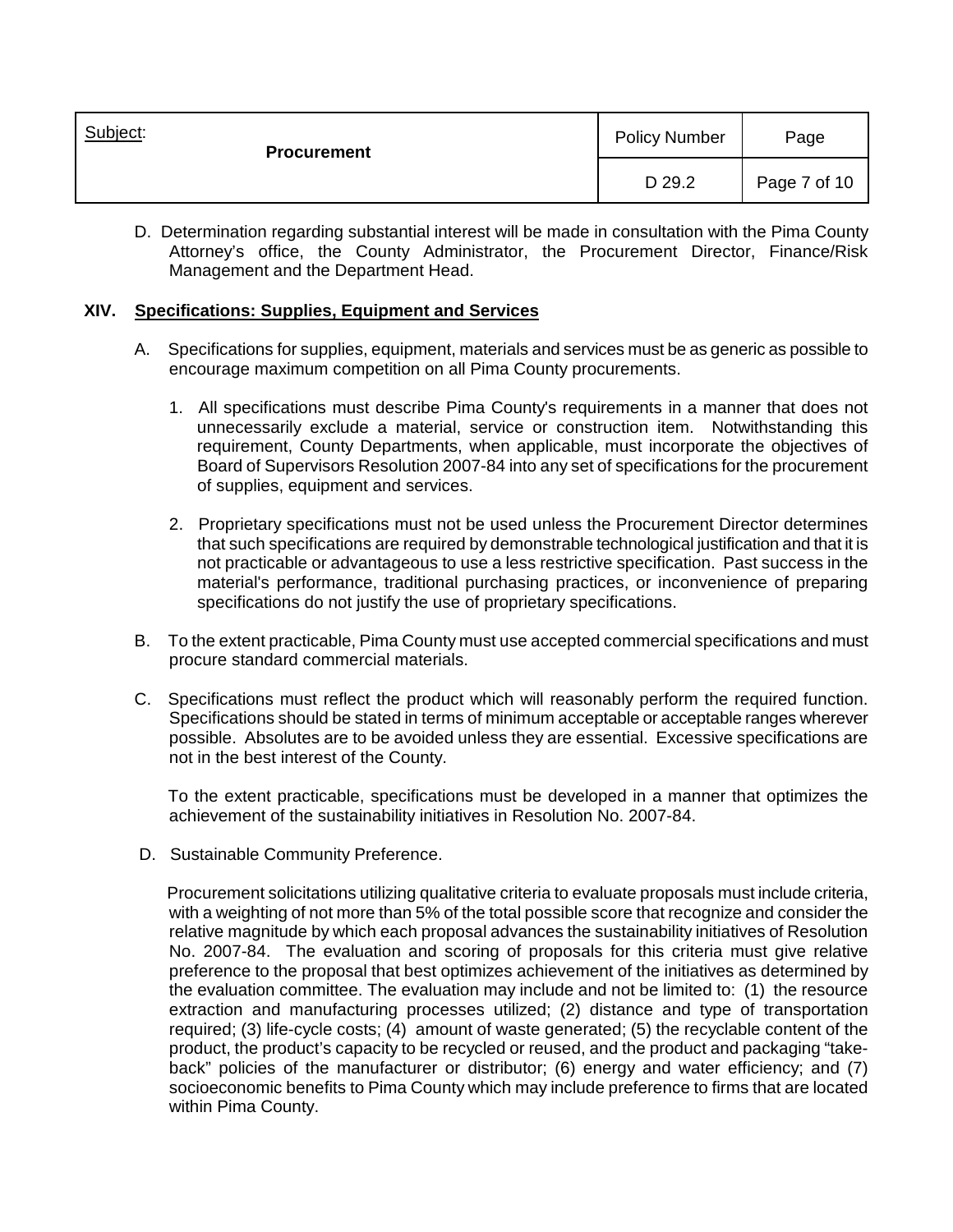| Subject:<br><b>Procurement</b> | <b>Policy Number</b> | Page         |
|--------------------------------|----------------------|--------------|
|                                | D 29.2               | Page 8 of 10 |

## **XV. Small Business Enterprises (SBE) Participation**

It is the policy of the Pima County Procurement Department to promote participation by Small Business Enterprises in County contracts.

- A. The Procurement Department will develop and implement procedures that ensure compliance with the County SBE Ordinance, Title 20 Pima County Code.
- B. The Procurement Department will advise all vendors/contractors of the County SBE Ordinance and the corresponding rules and procedures.

## **XVI. Withdrawal or Modification of Bids/Proposals**

A bidder/respondent may withdraw or modify its' bid/proposal only in accordance with the County Procurement Code Section 11.12.010 G.

## **XVII. Business Opportunities for Pima County Vendors**

It will be the goal of the Procurement Department to afford opportunities to Pima County vendors in a manner consistent with the purpose of this Policy and the Procurement Objectives in Section XIX. A vendor is anyone or any company offering something for sale. A vendor who has a current contract with Pima County may also be referred to as a contractor.

The following apply:

- A. Where a bid evaluation results in a tie bid, the recommendation must be in favor of a Pima County vendor.
- B. The Procurement Department will provide information to enhance vendors' knowledge pertaining to Pima County procurement practices.
- C. The Procurement Department will use its affiliation with regional commissions and business groups in developing new approaches to helping businesses gain entry to the Pima County procurement process.
- D. The Procurement Department will maintain a vendor database and vendors will be afforded an opportunity to submit their vendor information for inclusion in the vendor database.

#### **XVIII. Public Information**

Pursuant to A.R.S. § 39-121 et. seq., A.R.S. §§ 34-603(H) and 604(H) in the case of construction or Architectural and Engineering services procured under A.R.S. Title 34, Chapter 6, all documents submitted in response to a solicitation must be deemed to be public information and will be made available to the public in accordance with the County Procurement Code, except that to the extent the vendor/contractor designates and the Procurement Director concurs, trade secrets or other proprietary data must be regarded as confidential. The disclosure of information received in a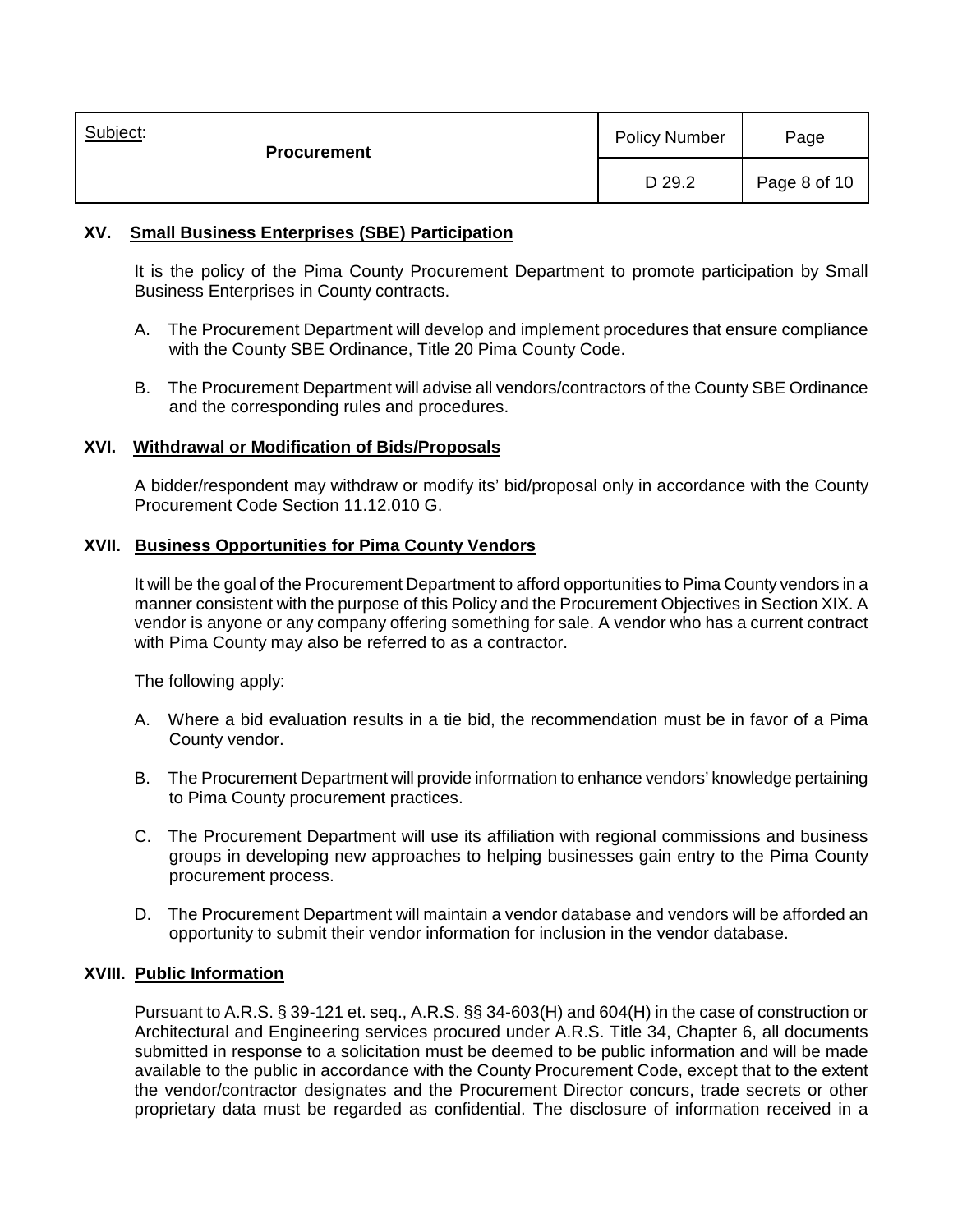| Subject:<br><b>Procurement</b> | <b>Policy Number</b> | Page         |
|--------------------------------|----------------------|--------------|
|                                | D 29.2               | Page 9 of 10 |

procurement conducted under Chapter 6 of A.R.S. Title 34 will be governed by the above cited sections of that Chapter.

If the Procurement Director does *not* concur that the information constitutes trade secret or proprietary data, the information is subject to immediate release pursuant to A.R.S. § 39-121 et. seq. unless otherwise provided in the solicitation or contract.

If the Procurement Director *concurs* that the information reasonably constitutes trade secret or proprietary information, the following procedures apply:

Any records submitted in response to a solicitation that vendor/contractor believes constitutes proprietary, trade secret or otherwise confidential information must be appropriately and prominently marked as CONFIDENTIAL by vendor/contractor prior to submittal.

Notwithstanding the above provisions, in the event records marked CONFIDENTIAL are requested for public release pursuant to A.R.S. §39-121 et seq., County must release records marked CONFIDENTIAL ten (10) business days after the date of notice to vendor/contractor of the request for release, unless vendor/contractor has, within the ten day period, secured a protective order, injunctive relief or other appropriate order from a court of competent jurisdiction, enjoining the release of the records. For the purposes of this paragraph, the day of the request for release must not be counted in the time calculation. Vendor/contractor must be notified of any request for such release on the same day of the request or as soon thereafter as practicable.

County will not, under any circumstances, be responsible for securing a protective order or other relief enjoining the release of records marked CONFIDENTIAL, nor will County be in any way financially responsible for any costs with securing such an order.

#### **XIX. Vendor Relations**

It is a primary purchasing responsibility to cultivate and maintain good vendor relations. This policy is adopted as a guide for the development of these relations.

The Procurement Department will:

- A. Promote fairness and integrity in all business dealings.
- B. Provide all vendors with an opportunity for a full, fair and courteous hearing on any subject that is justified by the nature of their product or service.
- C. Ensure that all competition will be kept open and fair without favoritism.
- D. Not knowingly take advantage of a vendor error.
- E. Ensure that strict truthfulness is observed in all transactions with vendors.